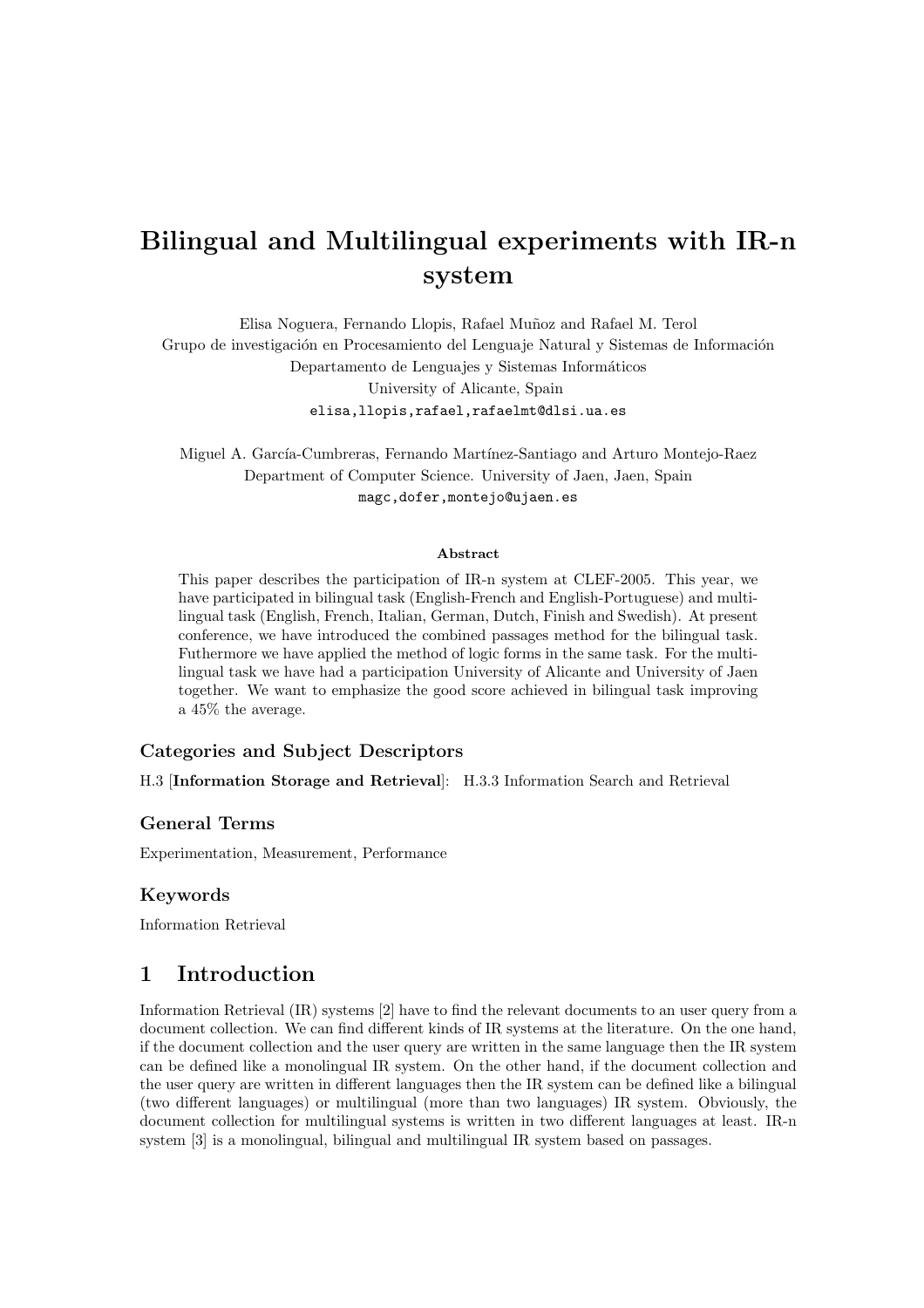| Language   | <b>Collections</b> | <b>TotalDocs</b> | <b>Size</b> | SDAvg | <b>WDAvg</b> | WSAvg |
|------------|--------------------|------------------|-------------|-------|--------------|-------|
| French     | Le Monde $94/95$   | 177452           | 487 MB      |       | 388          | 21    |
|            | SDA French $94/95$ |                  |             |       |              |       |
| Portuguese | Público $94/95$    | 210734           | 564 MB      | 18    | 433          | 23    |
|            | Folha $94/95$      |                  |             |       |              |       |

Table 1: Data Collections

Passage Retrieval (PR) systems [1] are information retrieval systems that determine the similarity of a document with regard to a user query according to the similarity of fragments of the document (passages) with regard to the same query.

This paper is organized as follows: next section describes bilingual task and training. Following, we describe the multilingual task. And finally, we present the archieved results and the conclusions.

# 2 Bilingual task

## 2.1 Description method

The participation of the system IR-n in the bilingual task this year has been focused on the following languages pairs:

- English-French
- English-Portuguese

For every language, the stemmers and the stopword lists used were provided by the clef organization (http://www.unine.ch/info/clef). Table 1 shows the characteristics collection which we have worked.

- SDAvg is the average of sentences in each document.
- WDAvg is the average of words in each document.
- WSAvg is the average of words in each sentence.

This year we have used two methods for bilingual task:

## 2.1.1 Method 1: Machine translation

We use different translator in order to obtain an automatic translation of queries. Three translators were used for all languages: FreeTranslation, Babel Fish and InterTran. It has been to carry out several test with CLEF-2004 collections for French and Portuguese.

Moreover, we have used a one more method merging all translations. It has been performed merging several translation built by an on-line translator. This strategy is based on the idea that the words which appears in different translations have more relevancy which those that only appear in one translation.

#### 2.1.2 Method 2: Logic Forms

The last release of our IR-n system introduces a set of features that are based in the application of logic forms to topics and in the increment of the terms weight of the topics according to a set of syntactic rules. This reason produces that IR-n system includes a new module that increments the terms weights of the topics applying a set of rules based on the representation of the topics in the way of logic forms [7].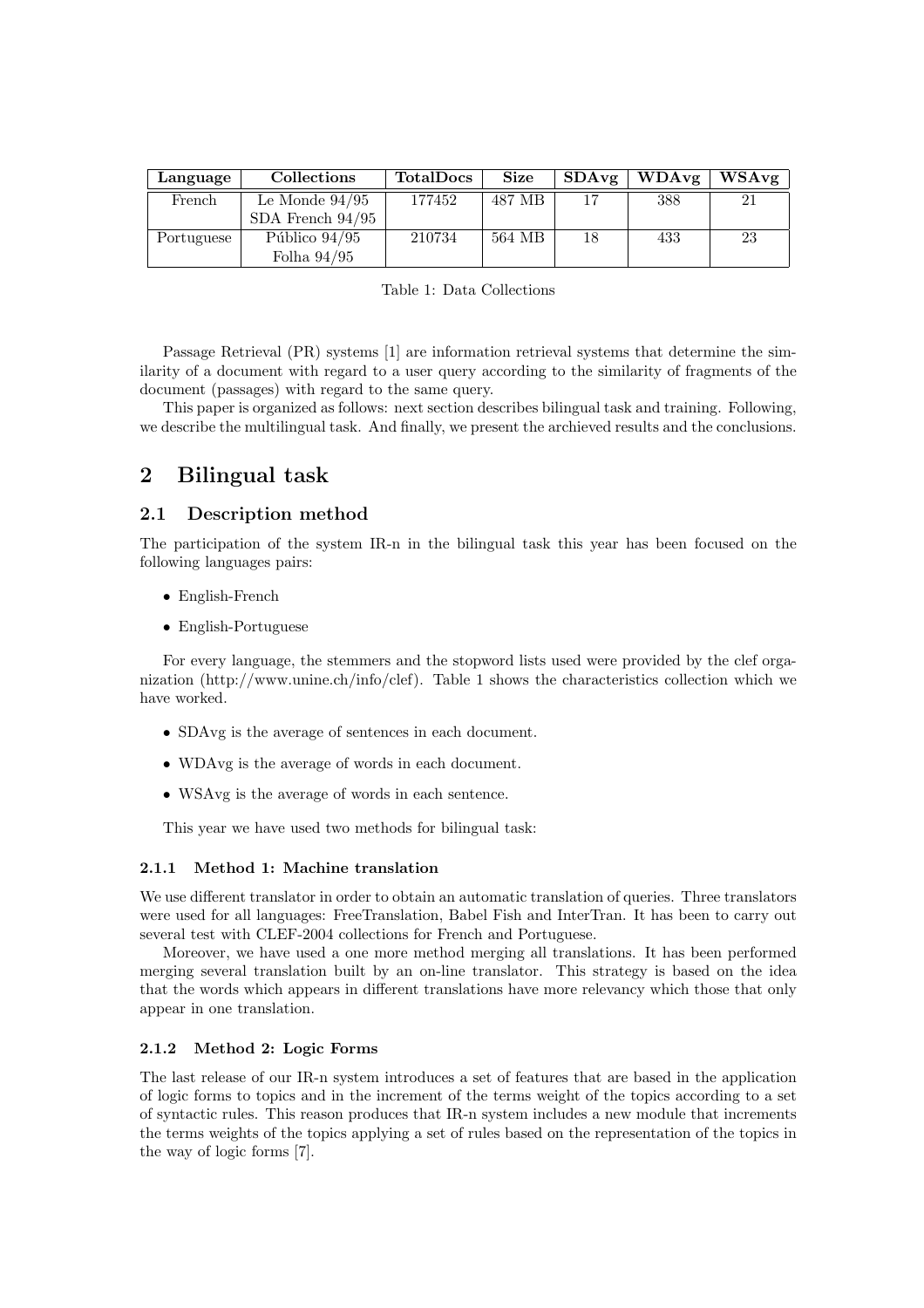| Task                 | Online tranlator | AvgP  |
|----------------------|------------------|-------|
| English - Portuguese | <b>Babelfish</b> | 38.68 |
|                      | FreeTranslation  | 41.79 |
|                      | InterTran        | 37.83 |
|                      | Merging          | 42.18 |
| English - French     | <b>Babelfish</b> | 36.06 |
|                      | FreeTranslation  | 41.31 |
|                      | InterTran        | 32.59 |
|                      | Merging          | 40.88 |

Table 2: CLEF 2004. Training bilingual task

This process consist in that each one of the terms of the topic in the logic form can modify its weight term according to the type of assert of the term in the logic form and the relationships between these asserts of the topic in the logic form. The logic form of a topic (or sentence) is calculated through the analysis of dependency relationships between the words of the sentence.

# 2.2 Experimentation

This section describes the training process which has carried out this year in order to obtain optimum features to improve the performance of the system. The following subsections explain the specific experiments which we have carried out.

## 2.2.1 Method 1: Machine translation

This year, it has carried out several test with the objetive to establish the translator which obtain the best results for each task. In monolingual task was developed the combined passages method [4], for this reason it has also used in bilingual task. In the training test, it has been used the best input configuration for French and Portuguese.

Table 2 shows the scores achieved for each language in the CLEF-2004 collections. Best scores were achieved using the merge of translations in English-Portuguese and FreeTranslation in English-French.

## 2.2.2 Method 2: Logic Forms

Several tests were performed applying this method based on logic forms to the release of the document collection of the year 2004. These tests consisted in to increment the weights of several terms according to the rules defined in this method [7]. The increment of the terms weights were about 15% of these original scores.

# 3 Multilingual task: Mixed 2-step RSV merging algorithm and IR-n, a passage retrieval

This year we have also made a combination between the fusion algorithm 2-step RSV, developed by the SINAI group of the University of Jaén [6], and the passage retrieval system IR-n, developed by the group of the University of Alicante. A full detailed description of the experiments is available in this volume.

IR-n has been used as Information Retrieval system in order to make some experiments in Multi-8 Two-years-on task. Thus, it has been applied over eight languages: English, Spanish, French, Italian, German, Dutch, Finnish and Swedish. In this way we have evaluated the performance of IR-n in several new ways: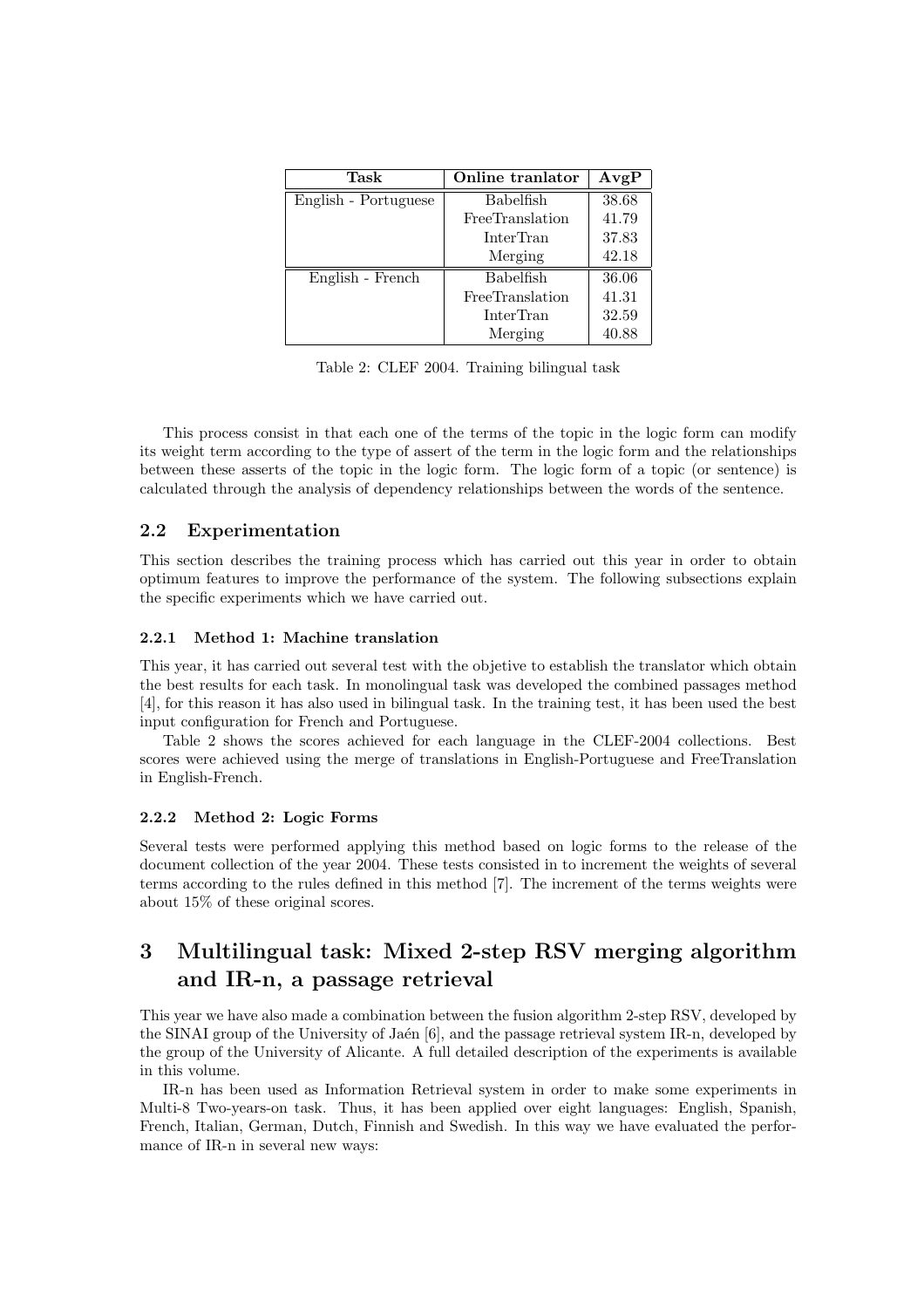- Some of the eight languages are unheard-of. Thus, we have evaluated IR-n with languages such as Swedish by first time.
- This is a very good opportunity to compare a passage IR system such as IR-n with IR systems based on document retrieved, such as ZPrise system with OKAPI weighting function.
- Finally, we are interested in the evaluation of IR-n in combination with 2-step RSV merging algorithm.

## 3.1 Experimentation

This section depicts the experiments briefly. A description in deep is available in [6]. Firstly, each monolingual collection is preprocessed as usual(token extraction, stopwords are eliminated and stemming is applied to the rest of words). In addition, compound words are decompounded as possible to the German, Swedish, Finnish and Dutch languages. We use the decompounding algorithm depicted in [5]. The preprocessed collections have been indexed using the passage retrieval system IR-n and the document retrieval system ZPrise. The IR-n system has been modified in order to return a list of the retrieved and relevant documents, the documents that contain the relevant passages. Finally, given a query and its translations into the other languages, each query is searched in the corresponding monolingual collection.

When the monolingual lists of relevant documents are returned, we apply the 2-step RSV fusion algorithm. This algorithm deals the terms whose translation is known (aligned terms) in a different way that those words whose translation is unknown<sup>1</sup> (non-aligned words) by giving two scores for each document. The first one is calculated taking into account aligned words, and the second one only uses non-aligned terms. Thus, both scores are combined into a only RSV per document and query by using some formulae:

- 1. Combining the RSV value of the aligned words and not aligned words with the formula:  $0.6* < RSV_{a}$ ligned<sub>d</sub>oc > +0.4\* <  $RSV_{n}$ ot<sub>a</sub>ligned >
- 2. By using Logistic Regression. The formula:  $e^{\int a l p h a*} < RSV_a$  *ligned<sub>d</sub>oc* > +*beta\** <  $RSV<sub>n</sub>ot<sub>a</sub> ligned >)$
- 3. The last one also uses Logistic Regression but include a new component, the ranking of the doc. It applies the formula:  $e^{\langle \text{alpha} \times RSV_{\text{a}} \rangle}$  and  $\langle \text{alpha} \times RSV_{\text{a}} \rangle$  $+gamma* < ranking<sub>d</sub>oc$ )

Twenty first queries has been used as training and the other forty has been used for evaluation. The table 3 shows the bilingual result obtained by using IR-n and ZPrise-OKAPI. The experimental method (preprocessing of the collections and translation of the queries) is exactly the same for IR-n a ZPrise. The only difference is just the IR software. The evaluation has been realized by using CLEF 160-200 queries.

# 4 Results at CLEF-2005

IR-n system used in order to participate in CLEF'2005 the best IR-n configuration obtained in the training process.

Three different runs have been submitted for each task. The first run IRn-xx-vexp uses combined passages method and query expansion. The second run IRn-xx-fexp only uses query expansion. The third run IRn-xx-vnexp uses combined passages method and it do not use query expansion. Furthermore, a fourth run IRn-xx-fexpfl has been submitted for English-Portuguese task, it uses the logic forms method.

Table 4 shows the scores achieved for each run. IR-n system has obtained better results than the average scores of CLEF 2005 for English-French and English-Portuguese.

<sup>&</sup>lt;sup>1</sup>Note that unknowing the translation of a word is a different thing that an untranslated term. By example,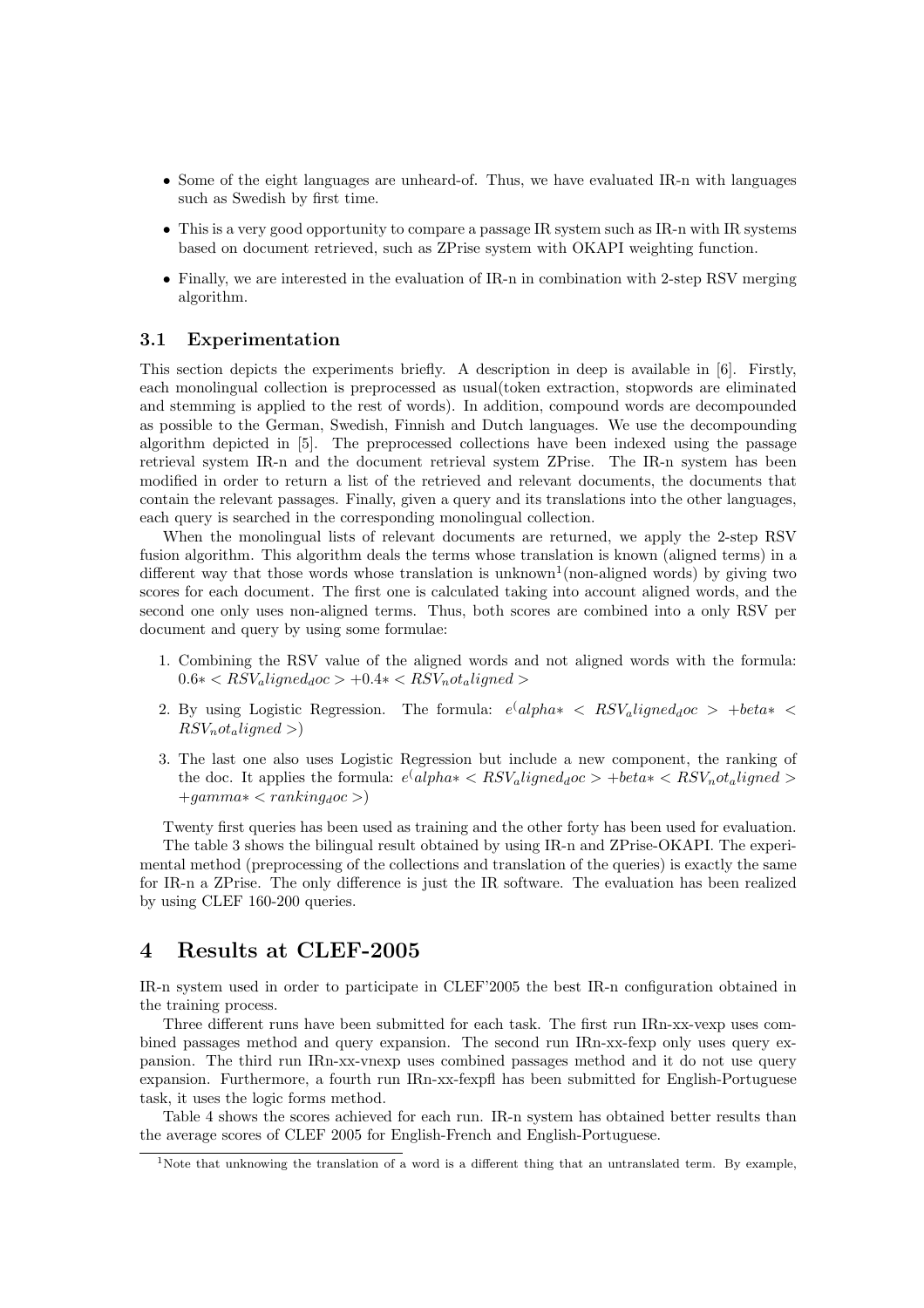| Language | ZPrise+OKAPI | $IR-n$ |
|----------|--------------|--------|
| Dutch    | 30.94        | 34.03  |
| English  | 52.06        | 54.96  |
| Finnish  | 34.11        | 33.47  |
| French   | 42.14        | 42.84  |
| German   | 33.01        | 33.99  |
| Italian  | 33.38        | 34.82  |
| Spanish  | 37.35        | 39.68  |
| Swedish  | 23.29        | 25.23  |

Table 3: Bilingual results (except English which is a monolingual experiment).

| Language             | $\rm Run$           | AvgP  | Dif       |
|----------------------|---------------------|-------|-----------|
| English - Portuguese | <b>CLEF</b> Average | 21.71 |           |
|                      | $IRn$ -enpt-vexp    | 29.18 | $+34.4\%$ |
|                      | $IRn$ -enpt-fexp    | 28.94 |           |
|                      | $IRn$ -enpt-vnexp   | 25.22 |           |
|                      | $IRn$ -enpt-fexpfl  | 27.27 |           |
| English - French     | <b>CLEF</b> Average | 24.76 |           |
|                      | $IRn$ -fr- $vexp$   | 35.90 | $+45.3\%$ |
|                      | IRn-fr-fexp         | 29.12 |           |
|                      | $IRn-fr-vnexp$      | 29.13 |           |

Table 4: CLEF 2005 official results. Bilingual tasks

|              | Merging approach |           |           |  |
|--------------|------------------|-----------|-----------|--|
| IR system    | formula 1        | formula 2 | formula 3 |  |
| ZPrise+OKAPI | 28.78            | 29.01     | 29.12     |  |
| IR-n-        | 28.85            | 29.09     | 29.18     |  |

Table 5: Multilingual results by using three variants of mixed 2-step RSV.